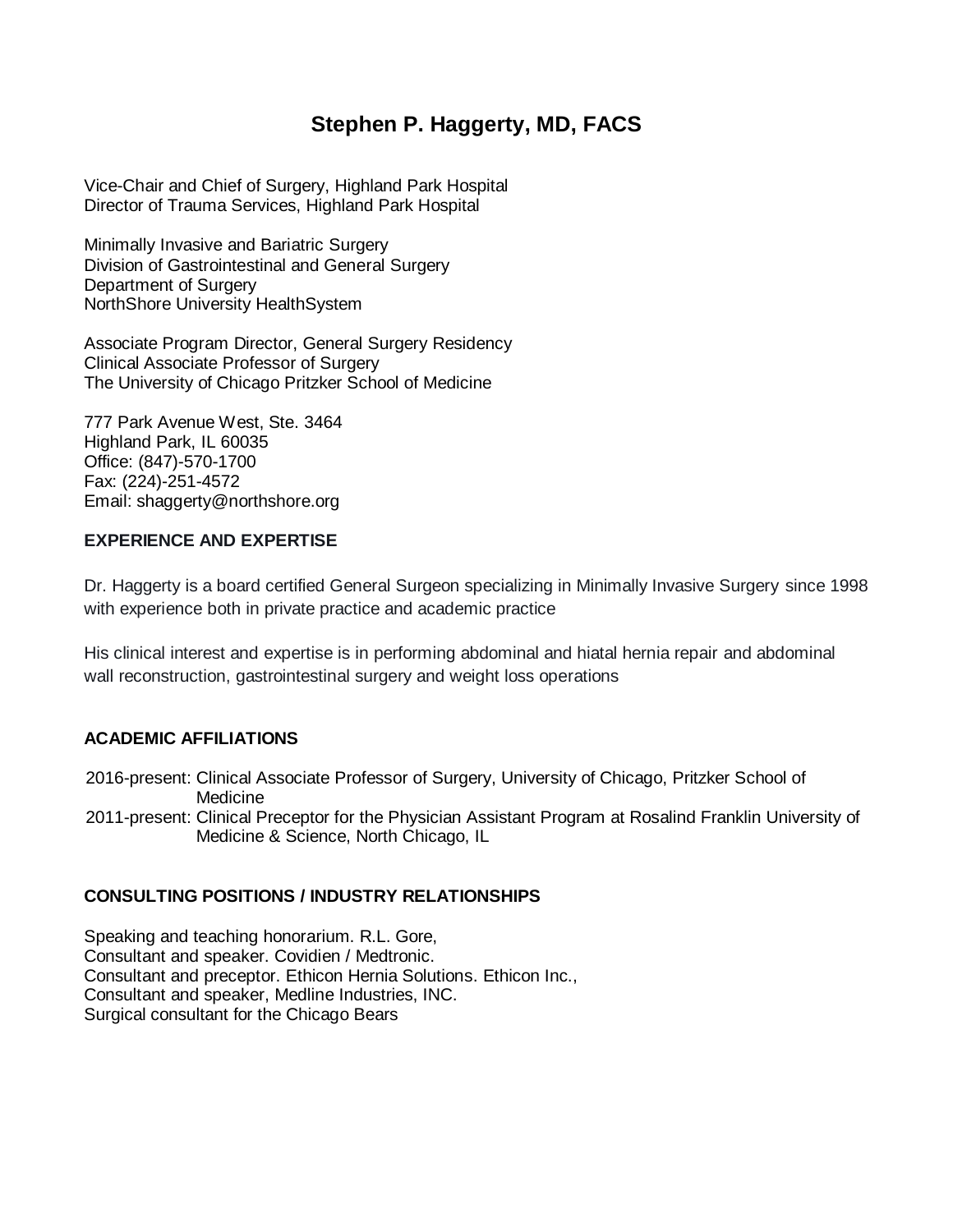## **ACADEMIC TRAINING**

- 1985-1989 University of Missouri-Columbia, Columbia, Missouri Bachelor of Arts in Biology, May 6, 1989
- 1989-1993 University of Missouri-School of Medicine, Columbia, Missouri Doctor of Medicine, May 16, 1993
- 1993-1998: General Surgery Internship and Residency Rush Medical College Affiliated Hospitals, Chicago, Illinois Chief Resident, July 1, 1997 to June 30, 1998
- 2016-2017: Medical education research, innovation, teaching and scholarship (MERITS) fellowship, University of Chicago Pritzker School of Medicine, completed June 9, 2017

## **BOARD CERTIFICATION AND LICENSURE**

- 1994: Diplomat of the National Board of Medical Examiners, #435649
- 1999: Diplomat of the American Board of Surgery, #44012 (Recertified 2009)
- 2014: Licensed Physician & Surgeon, Illinois, 036-093013
- 2015: Advanced Trauma Life Support certificate

#### **HONORS, PRIZES, AND AWARDS**

2018: **Northshore University Healthsystem Service Value Award:** Recognition for receiving 20 service value awards 2017: **Marquis Who's Who** in America 2016-2017: **MERTIS (Medical Education Research, Innovation, Teaching and Scholarhip) Fellowship**, University of Chicago, Pritzker School of Medicine 2013-2018: **America's Top Doctor in Surgery**, Castle-Connelly Medical Inc. 2014, 2017: **SAGES Recognition of Excellence Award,** The Society of American Gastrointestinal and Endoscopic Surgeons 2013-2016: **Excellence in Teaching Award**, Dept. of Surgery, University of Chicago, Pritzker School of Medicine 2004-2013: Included in the Consumers' Research Council of America **"Guide to America's Top Surgeons"**  2002: Honored member of **America's Registry of Outstanding Professionals** 1998, 2001: **Physician's Recognition Award** in continuing medical education, presented by the American Medical Association 1996: **Resident Essay Contest, First Place**, presented by the Region V Committee on Trauma 1996: **Resident Trauma Paper Competition, First Place**, presented by the Chicago Committee on Trauma 1996: **Surgical Sciences Research Award, Second Prize**, presented by Rush-Presbyterian-St. Luke's Medical Center 1992: **Marion S. DeWeese Award**, presented by the University of Missouri-School of Medicine for achievement in general surgery 1991: **Student Research Fellowship**, presented by the International Society for **Cardiovascular** 1991: **Michael E. Debakey Scholar**, presented by the University of Missouri-School of Medicine for outstanding performance in research in cardiothoracic surgery 1985: **"Most Likely to Succeed",** School of the Osage High School, Class of 1985 1982: **Eagle Scout**, presented by the Boy Scouts of America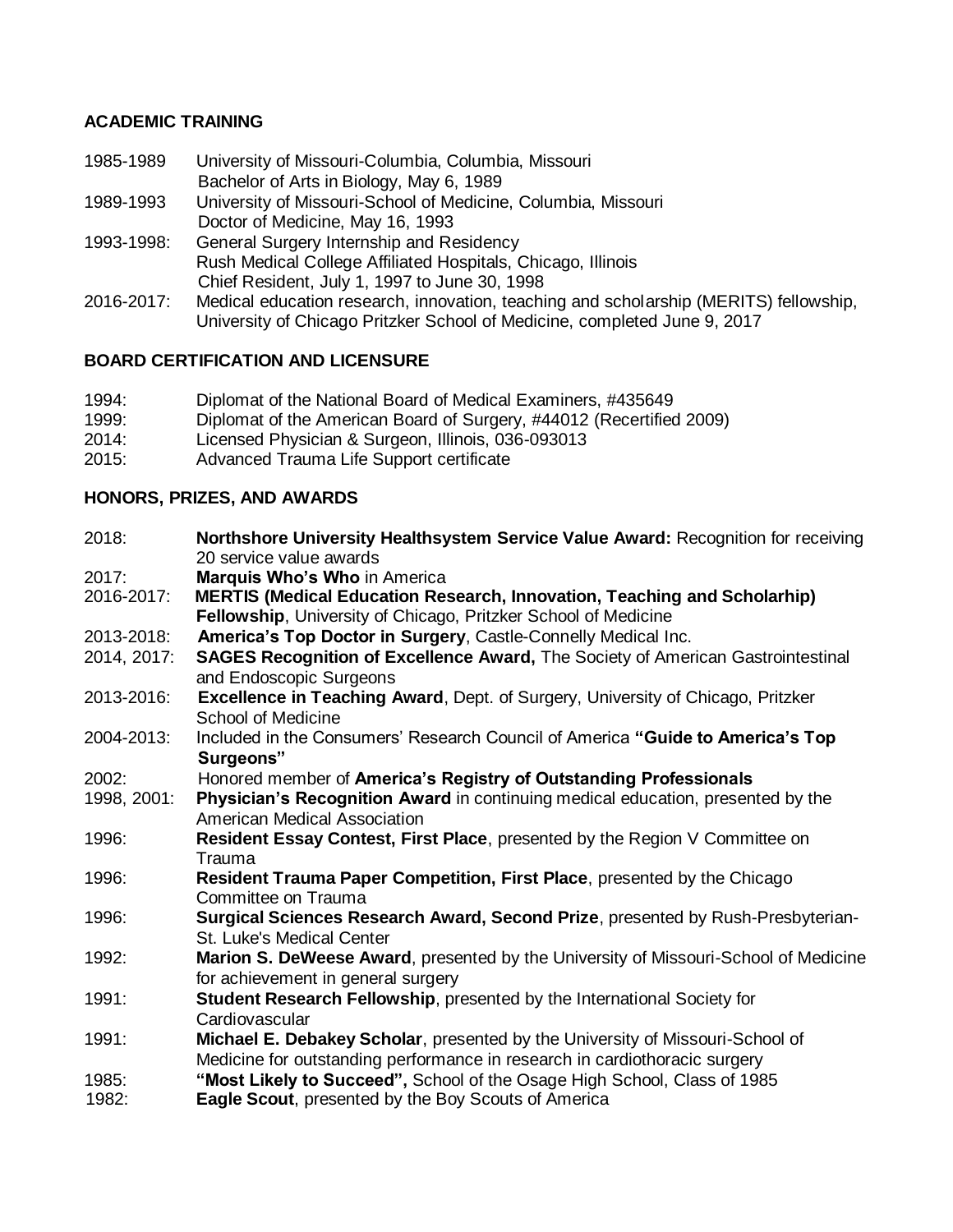#### **SCHOLARSHIP**

#### *(a) Peer-reviewed publications in the primary literature, exclusive of abstracts:*

- 1. Demmy TD, **Haggerty SP**, Boley TM, Curtis JJ: Lack of cardioplegia uniformity in clinical myocardial preservation. Ann Thorac Surg 1994;57:648-51
- 2. Johnson JJ, Landreneau RJ, Boley TM, **Haggerty SP**, Hattler B, Curtis JJ, Hazelrig SR: Should pulmonary lesions be resected at the time of open heart surgery?. Am Surgeon 1996;62(4):300-303
- 3. **Haggerty SP,** Zeni TM, Carter M, Frantzides CT: Laparoscopic peritoneal dialysis catheter insertion using a Quinton™ percutaneous insertion kit. Journal of the Society for Laparoendoscopic Surgeons 2007;11(2):208-214
- 4. Farrell, T.M., **Haggerty SP**, Overby DW, Kohn GP et al., Clinical application of laparoscopic bariatric surgery: an evidence-based review*.* Surg Endosc 2009;23(5):930-49.
- 5. Farrell TM\_, **Haggerty SP**, Overby DW, Kohn GP, Fanelli RD. SAGES Guideline for Clinical Application of Laparoscopic Bariatric Surgery. SOARD 2009;5:387–405.
- 6. **Haggerty SP**, Jorge JM. Laparoscopy to evaluate scrotal edema during peritoneal dialysis. JSLS 2013;17:429-432
- 7. Brown C, Lapin B, Wang C, Goldstein JL, Linn JG. Denham E, **Haggerty SP**, Talamonti MS, Howington JA, Carbray J, Ujiki MB. Predicting regression of Barrett's esophagus: results from a retrospective cohort of 1342 patients. Surg Endosc 2014;10:2803-7
- 8. **Haggerty SP**, Roth S, Walsh D, Stefanidis D, Price R, Fanelli R, Penner T, Richardson W. Guidelines for laparoscopic peritoneal dialysis access surgery. Surg Endosc 2014;11:3016- 45
- 9. Ujiki MB, Gitelis M , Carbray J , Lapin B, Linn J, **Haggerty SP**, Wang C, Tanaka R, Barrera E, , Butt Z, Denham EW. Patient Centered Outcomes Following Laparoscopic Inguinal Hernia Repair. Surg Endosc 2014; 29(9):2512-9
- 10. Brown C, Lapin B, Wang C, Goldstein JL, Linn JG. Denham E, **Haggerty SP**, Talamonti MS, Howington JA, Carbray J, Ujiki MB. Reflux control is important in the management of barretts esophagus – results from a retrospective 1830 patient cohort. Surg Endosc 2015 29(12):3528-34
- 11. Jorge J, **Haggerty SP.** Acute genital edema during peritoneal dialysis, a review for surgeons. American Surgeon 2015 81(11):1187-94
- 12. Conaty EA, Bonamici NJ, Gitelis ME, Johnson BJ, DeAsis F, Carbray JM, Lapin B, Joehl R, Denham W, Linn JG, **Haggerty SP**, Ujiki MB. [Efficacy of a Required Preoperative Weight](file://vfs09/pubmed/26864165)  [Loss Program for Patients Undergoing Bariatric Surgery.](file://vfs09/pubmed/26864165) J Gastrointest Surg 2016 (e-print ahead of publication)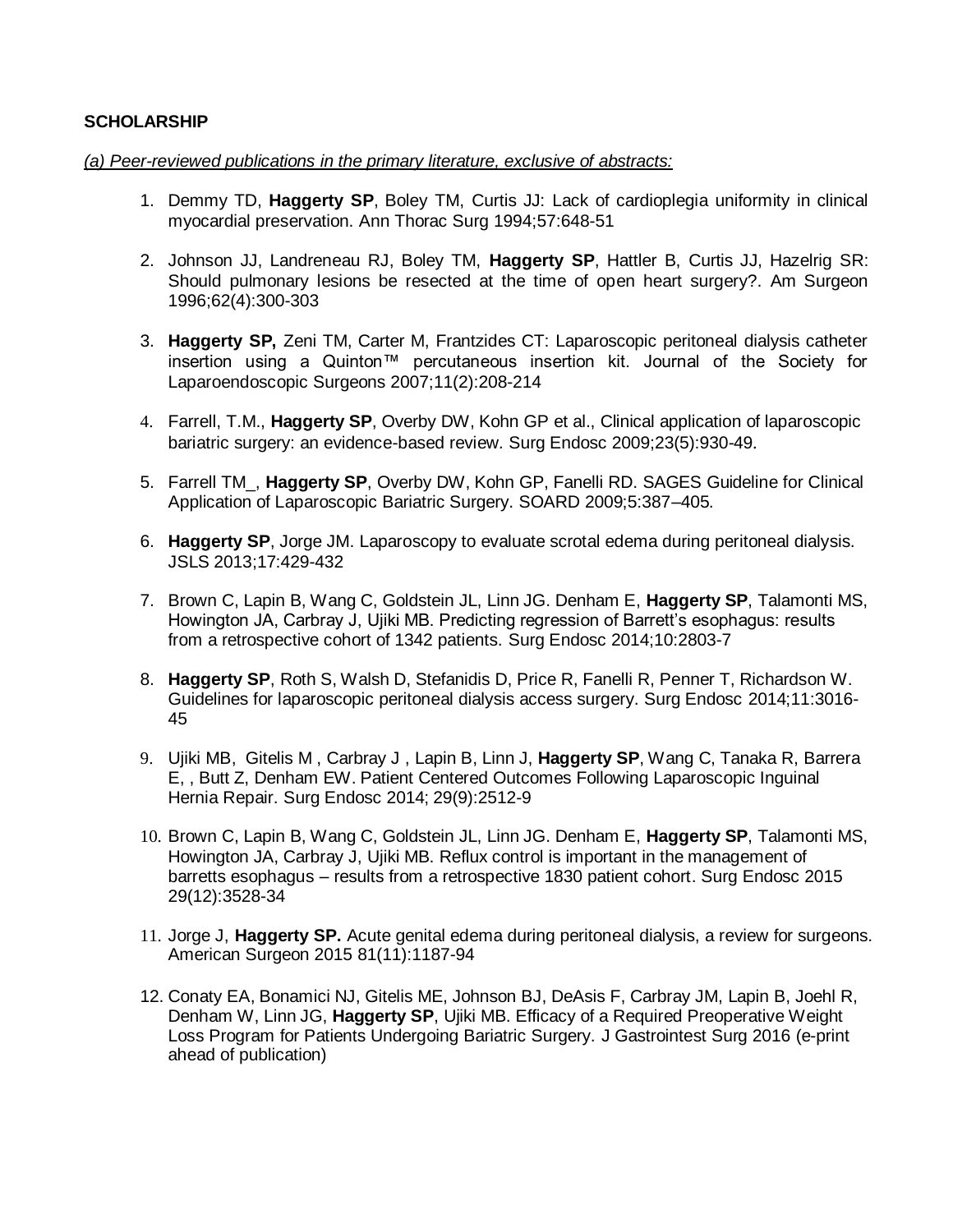- 13. Richardson WS, Earle D, Roth JS, Saber A, **Haggerty SP**, Bradley JF, Fanelli R, Price R, Stefanidis D. SAGES Guidelines for Laparoscopic Ventral Hernia Repair. Surg Endosc. 2016 Aug;30(8):3163-83
- 14. Bonamici NJ, Krezalek M, Carbray J, Ujiki, M, **Haggerty SP**. Peritoneal dialysis catheter insertion using laparoscopic rectus sheath tunneling and selective omentopexy significantly reduces catheter dysfunction and increases peritoneal dialysis longevity. Surgery. 2016 Oct;160(4):924-35
- 15. DeAsis FJ, Denham W, Linn JG, **Haggerty SP**, Ujiki MB. [Primary obesity surgery](https://www.ncbi.nlm.nih.gov/pubmed/27324329)  [endoluminal.](https://www.ncbi.nlm.nih.gov/pubmed/27324329) Surg Endosc. 2016 Jun 20
- 16. Gitelis ME, Patel L, Deasis F, Joehl R, Lapin B, Linn J, **Haggerty S**, Denham W, Ujiki MB. [Laparoscopic Totally Extraperitoneal Groin Hernia Repair and Quality of Life at 2-Year](https://www.ncbi.nlm.nih.gov/pubmed/27086088)  [Follow-Up.](https://www.ncbi.nlm.nih.gov/pubmed/27086088) J Am Coll Surg. 2016 Jul;223(1):153-61
- 17. **Haggerty SP,** Sobacki J, Park P. Indirect inguinal hernia repair using the Ultrapro Plug and the "double slit" technique, our initial experience. Clin Surg. 2016; 1:1090
- 18. Patel LY, Lapin B, Brown CS, Stringer T, Gitelis ME, Linn JG, Denham WE, Farwell E, **Haggerty S**, Ujiki MB. [Outcomes following 50 consecutive endoscopic gastrojejunal](https://www.ncbi.nlm.nih.gov/pubmed/27752820)  [revisions for weight gain following Roux-en-Y gastric bypass: a comparison of endoscopic](https://www.ncbi.nlm.nih.gov/pubmed/27752820)  [suturing techniques for stoma reduction.](https://www.ncbi.nlm.nih.gov/pubmed/27752820) Surg Endosc. 2017 Jun;31(6):2667-2677
- 19. Krezalek MA, Bonamici N, Kuchta K, Lapin B, Carbray J, Denham W, Linn J, Ujiki M, **Haggerty SP**. [Peritoneal dialysis catheter function and survival are not adversely affected](https://www.ncbi.nlm.nih.gov/pubmed/28917008)  [by obesity regardless of the operative technique used.](https://www.ncbi.nlm.nih.gov/pubmed/28917008) Surg Endosc. 2017 Sep 15.
- 20. Kohn JF, Trenk A, Kuchta K, Lapin B, Denham W, Linn JG, **Haggerty S**, Joehl R, Ujiki MB. [Characterization of common bile duct injury after laparoscopic cholecystectomy in a high](https://www.ncbi.nlm.nih.gov/pubmed/28840410)[volume hospital system.](https://www.ncbi.nlm.nih.gov/pubmed/28840410) Surg Endosc. 2017 Aug 24.
- 21. Hedberg HM, Hall T, Gitelis M, Lapin B, Butt Z, Linn JG, **Haggerty S**, Denham W, Carbray J, Ujiki MB. [Quality of life after laparoscopic totally extraperitoneal repair of an](https://www.ncbi.nlm.nih.gov/pubmed/28779250)  [asymptomatic inguinal hernia.](https://www.ncbi.nlm.nih.gov/pubmed/28779250) Surg Endosc. 2017 Aug 4.
- 22. deBeche-Adams T, Hassan I, **Haggerty S**, Stefanidis D. [Transanal Minimally Invasive](https://www.ncbi.nlm.nih.gov/pubmed/28656337)  [Surgery \(TAMIS\): a clinical spotlight review.](https://www.ncbi.nlm.nih.gov/pubmed/28656337) Surg Endosc. 2017 Jun 27.
- 23. **Haggerty SP**. Update on Peritoneal Dialysis Access Surgery. Clin Surg. 2017; 2:1877
- 24. **Haggerty S**, Kishiki T, Ujiki M, Wang C, Schindler N. Moving Skills Training Closer to Application: In-Rotation Skills Curriculum is Feasible and Effective. Am J Surg. 2017 (17)307:13-4
- 25. Patel L, Lapin B, Gitelis M, Brown C, Linn J, **Haggerty S**, Denham W, Butt Z, Barrerra E, Joehl R, Carbray J, Hall T, Ujiki M. Long-term patterns and predictors of pain following laparoscopic inginal hernia repair: a patient-centered analysis. Surg Endosc. 2017 May;31(5):2109-2121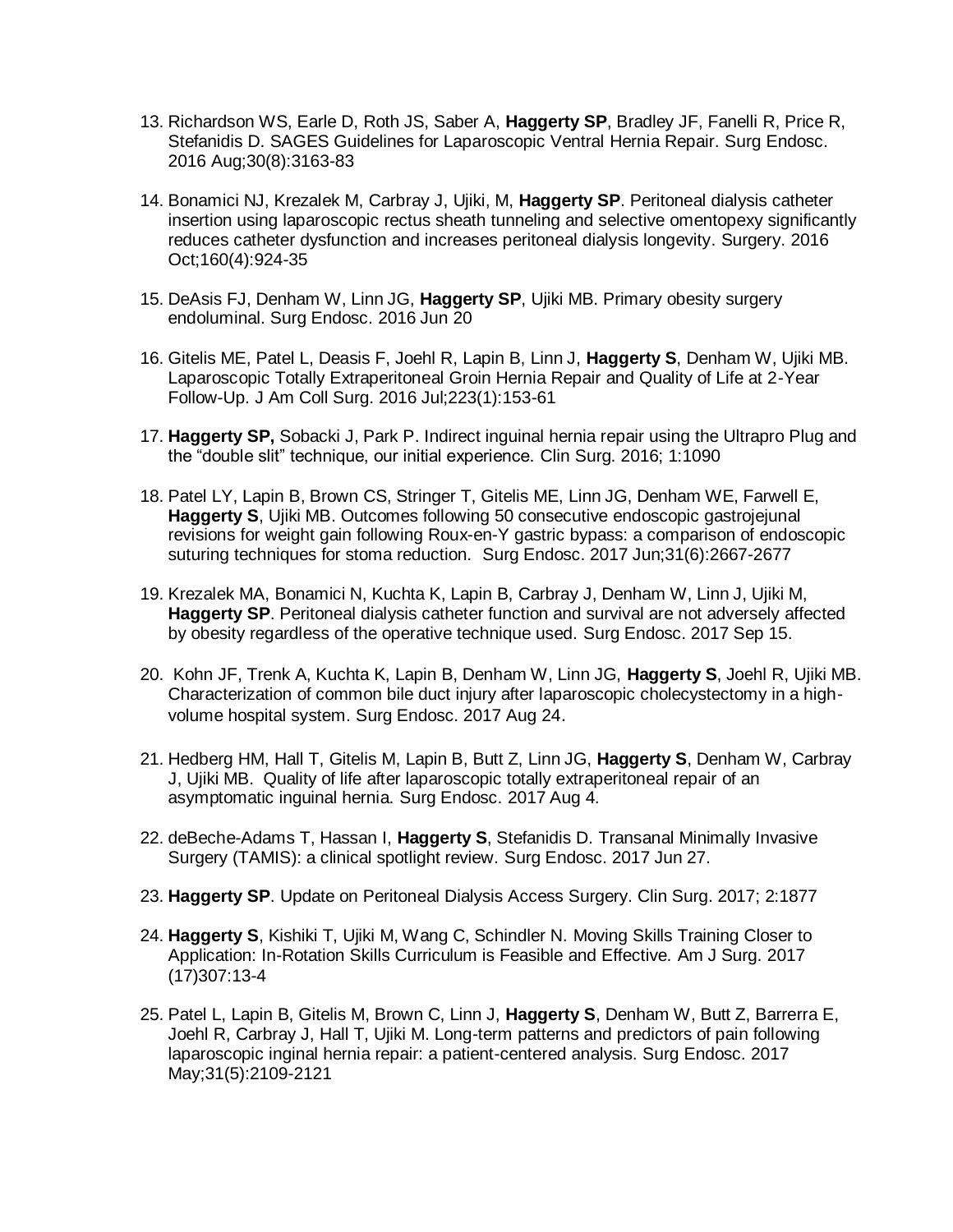- 26. deBech-Adams T, Hassan I, **Haggerty S**, Stefanidis D. Transanal Minimally Invasive Surgery (TAMIS): a clinical spotlight review. Surg Endosc. 2017 (10):3791-3800
- 27. Tanaka R, DeAsis F, Vigneswaran Y, Linn J, Carbray J, Denham W, **Haggerty S**, Ujiki M. Video review program enhances resident training in laparoscopic inguinal hernia: a randomized blinded controlled trial. Surg Endosc 2017
- 28. Zery M, **Haggerty S**, Richardson W, Santos B, Fanelli R, Brunt LM, Stefanidis D. Laparoscopic common bile duct exploration. Surg Endosc 2017

#### *(b) Peer-reviewed works in 'non-traditional' outlets:*

- 1. Kohn GP, **Haggerty SP**, Overby DW, Fanelli RD, Farrell TM. Implementing an Evidencebased Approach to Selection of Type of Laparoscopic Bariatric Surgery. Bariatric Times 2009; Vol 6, Number 7
- (c) Peer-reviewed works submitted, accepted or in press

## d) Non-peer-reviewed original articles

#### (e) Books:

1. **Haggerty SP**, ed. Surgical Aspects of Peritoneal Dialysis. London, England, Springer International Publishing, 2017

#### (e) Book chapters:

- 1. **Haggerty SP**. Pigmented lesions. In Millikan KW and Saclarides TJ, ed. Common Surgical Diseases: An Algorithmic Approach to Problem Solving, New York, NY: Springer-Verlag, 1997
- 2. **Haggerty SP** and Velasco J. Trauma. In Deziel DJ, Witt TR, Bines S, et al. ed. Rush University Review of Surgery, 3e. Philadelphia, PA: W. B. Saunders Company, 2000
- 3. **Haggerty SP.** Contributor to "Twenty-first Century Medicine", AMA Complete Medical Encyclopedia, New York: Random House, 2003
- 4. **Haggerty SP.** Gallstone disease. In Siegel, et al. ed. Encyclopedia of Aging and Public Health. New York, NY: Springer-Verlag, 2007
- 5. Jorge J, Bonamici N, **Haggerty SP**. Mechanical Complications. In Haggerty SP, ed. Surgical Aspects of Peritoneal Dialysis, London, England: Springer-Verlag, 2017

(f) Other works that are publically available (websites, interviews, publications in the popular press, testimony, computer programs, protocols, reagents, inventions, patents not listed above, etc.)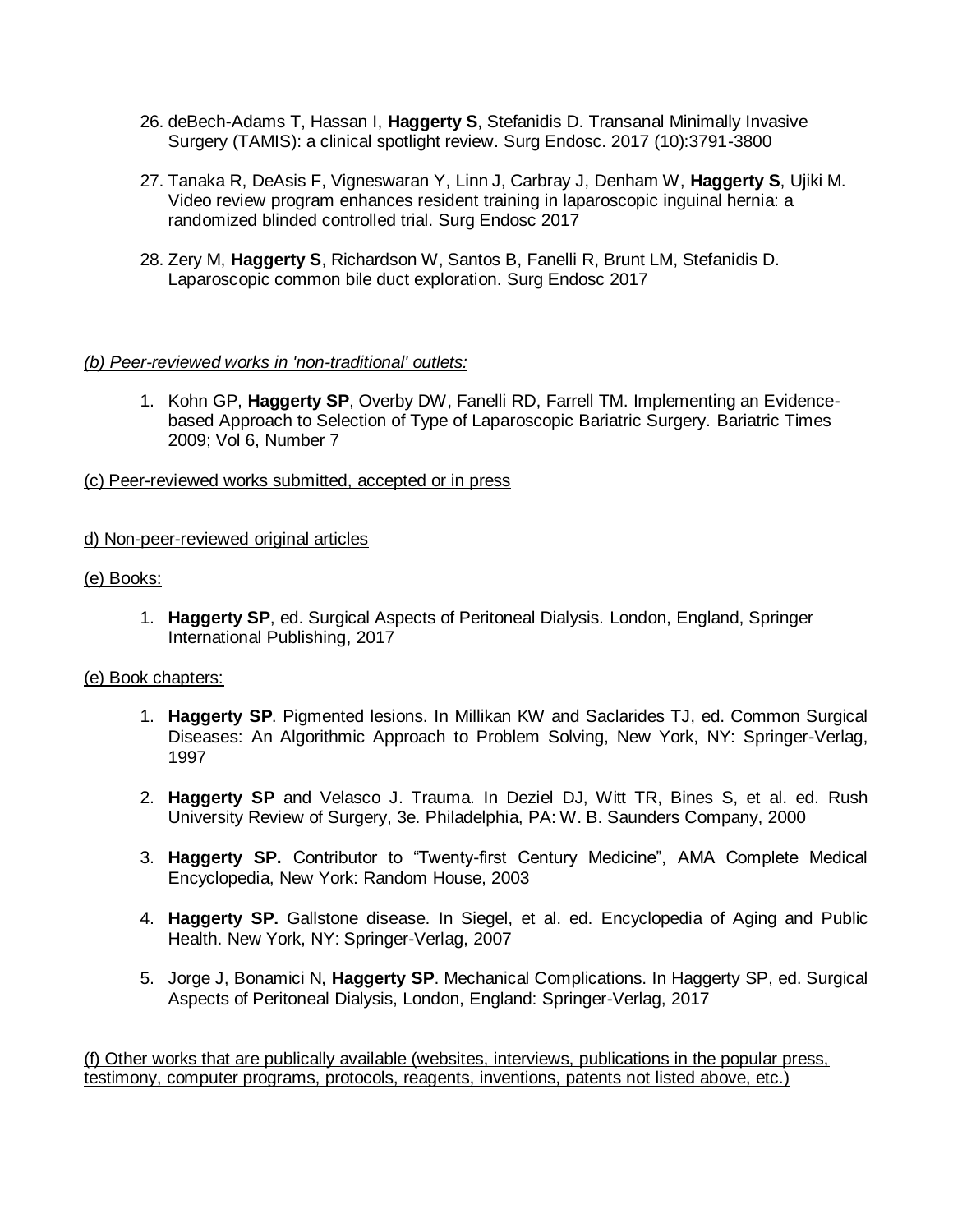#### (g) Clinical trials that are ongoing and unpublished

- 1. EH15-313: **Haggerty SP**, PI: Development of a training module for laparoscopic appendectomy
- 2. EH10-113: Ujiki M, PI, **Haggerty, SP**: A comprehensive database for patients diagnosed with a hernia
- 3. EH13-356: Linn, J, PI, **Haggerty, SP**: A randomized controlled study of self fixating polyester mesh versus non fixating polyester mesh for laparoscopic inguinal hernia repair
- 4. EH16-143: **Haggerty, SP**, PI: Prospective Comparative Study of Urgent Start Peritoneal, Traditional Start Peritoneal and Hemodialysis in Terms of Outcomes, Complications, and Quality of Life at NorthShore University HealthSystem

## **FUNDING**

*(a) Past:*

Curtis JJ, **Haggerty SP**, Boley TM: The effects of supplemental magnesium on cardiac hemodynamics and electrophysiologic findings in open heart surgery patients. \$2000.00 grant from the International Society for Cardiovascular Surgery, 1991

*(b) Current:*

**Haggerty SP**, Kishiki T. Colorectal Service Skills Module, EEA. \$49,597.60 from Ethicon, INC. grant #245311.

*(c) Pending:*

#### **RECENT PRESENTATIONS**

- *(a) National Meetings:*
	- 1. **Haggerty S**, Kishiki T, Ujiki M, Wang C, Schindler N. Moving Skills Training Closer to Application: In-Rotation Skills Curriculum is Feasible and Effective. Oral Presentation, Association for Surgical Education Annual Meeting, San Diego, CA. April 21, 2017.
	- 2. Kishiki T, Kuchta K, Chen M, Ujiki M, Linn J, Joehl R, **Haggerty S**. A Valid Tool for Training and Assessment in Laparoscopic Appendectomy. Oral Presentation, Association for Surgical Education Annual Meeting, San Diego, CA. April 22, 2017.
	- 3. **Haggerty SP**, Hall T, Kuchta K, Lapin B, Patel L, Johnson B, Linn J, Denham W, Ujiki M. Laparoscopic repair of recurrent inguinal hernias offers similar outcomes and quality of life to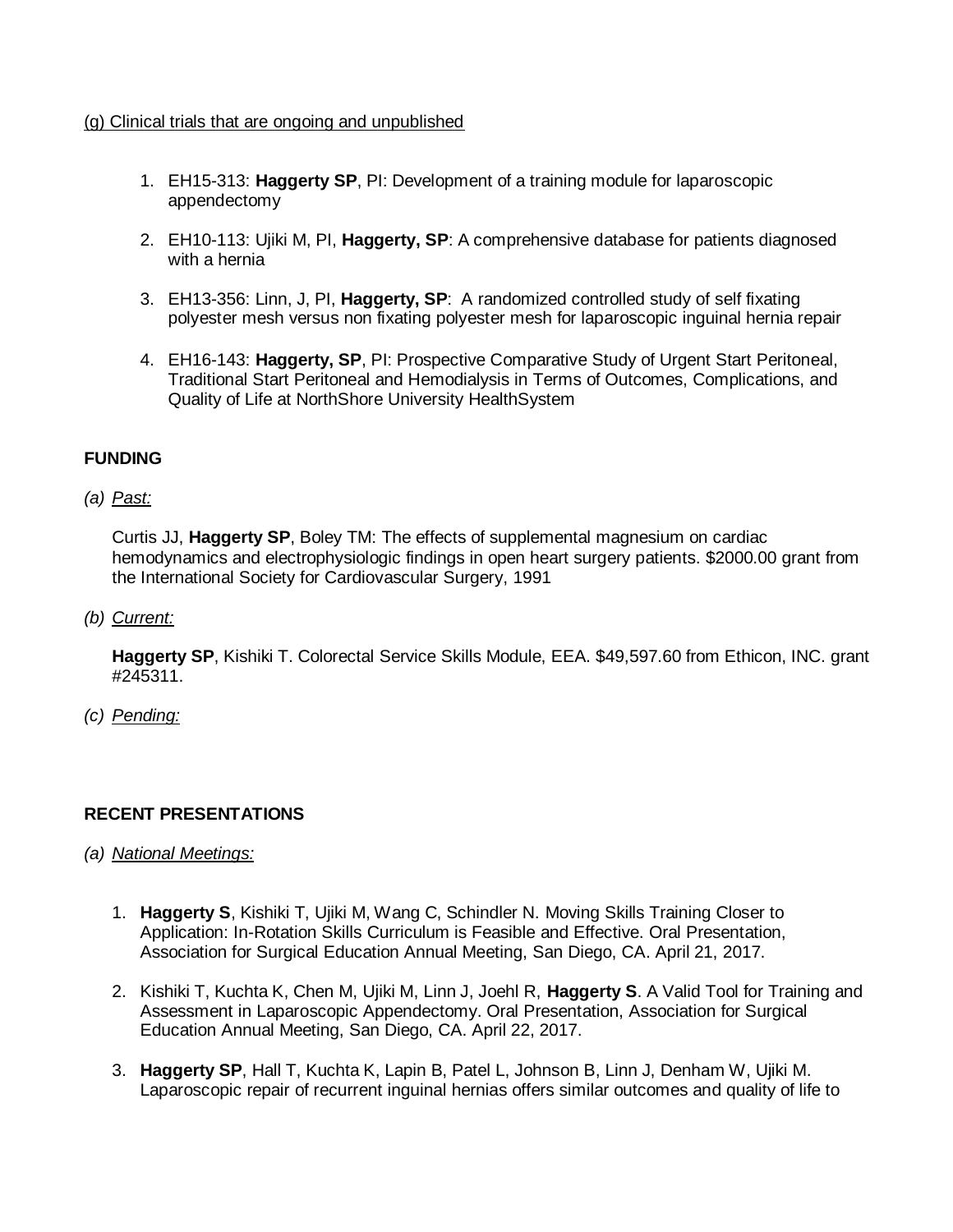primary laparoscopic repair. Oral presentation Annual scientific session of Western Surgical Society, Corondao, CA, November 8, 2016

- 4. Ferguson B, Howington J, Kim K, **Haggerty SP**. Combined thoracoscopic and laparoscopic repair of Foramen of Morgagni hernia in an adult. Video session, American College of Surgeons Clinical Congress, Washington DC, October 18, 2016
- 5. Bonamici NJ, Krezalek M, Carbray J, Ujiki, M, **Haggerty SP**. Peritoneal dialysis catheter insertion using laparoscopic rectus sheath tunneling and selective omentopexy significantly reduces catheter dysfunction and increases peritoneal dialysis longevity. Presented at  $73<sup>rd</sup>$ Annual meeting of the Central Surgical Association, March 11, 2016, Montreal, Quebec
- 6. DeAsis F, Lapin B, Gitelis M, Linn J, Denham W, **Haggerty SP**, Carbray J, Ujiki M. Efficacy of postoperative use of elastomeric pain pumps following laparoscopic ventral hernia repair: a prospective randomized double- blind placebo-controlled trial. Presented at  $73<sup>rd</sup>$  Annual meeting of the Central Surgical Association, March 11, 2016, Montreal, Quebec
- 7. Krezalek MA, Bonamici N, **Haggerty SP**. Technique for advanced laparoscopic peritoneal dialysis catheter placement. Video session, ACS Clinical Congress 2015 Chicago, IL
- 8. Gitelis M, Linn J, Denham E, Farwell L, **Haggerty SP**, Carbray J, Miller K, Sula C, Vigneswaran Y, Ujiki M. One-year outcomes following endoscopic gastrojejunal revision. SSAT annual meeting, 2015 Washington, DC
- 9. Gitelis M, DeAsis F, Chao S, Lapin B, Denham W, Linn J, **Haggerty S**, Carbray J, Ujiki M: Two-Year Patient Centered Outcomes Following Totally Extraperitoneal Laparoscopic Inguinal Hernia Repair. Presented at the American Hernia Society in Milan, Italy, April 2015.
- 10. DeAsis F, Gitelis M, Chao S, Denham W, Linn J, **Haggerty S**, Carbray J, Ujiki M: Patient Centered Outcomes and Quality of Life after Open Umbilical Hernia Repair. Presented at the American Hernia Society in Milan, Italy, April 2015.
- 11. DeAsis F, Gitelis M, Chao S, Denham W, Linn J, **Haggerty S**, Carbray J, Ujiki M: One-Year Patient-Centered Outcomes after Laparoscopic Ventral Hernia Repair. Presented at the American Hernia Society in Milan, Italy, April 2015.
- 12. Krezalek M, Velasco J, Denham E, Linn J, Ujiki M, Ho L, Carbray J, **Haggerty SP**. Advanced laparoscopic peritoneal dialysis catheter placement – a single institution experience. Presented at the SAGES 2015 Annual meeting, April 15-18, Nashville, TN
- 13. Ziauddin O, Rawal A, Ho T, **Haggerty SP**. Evaluation of quick start use of peritoneal dialysis catheter. Presented at American Society of Nephrology meeting, November 13, 2014 in Philadelphia, PA.
- 14. DeAsis F, **Haggerty SP**, Gitelis M, Lapin B, Denham W, Linn J, Carbray J, Ujiki M. Recurrence rates in laparoscopic ventral hernia repair patients: Closure vs non-closure of the hernia defect. Presented at ACS Clinical Congress, October 14, 2014, San Fransisco, CA
- 15. Brown C, Lapin B, Wang C, Goldstein JL, Linn JG. Denham E, **Haggerty SP**, Talamonti MS, Howington JA, Carbray J, Ujiki MB. Reflux control is important in the management of barretts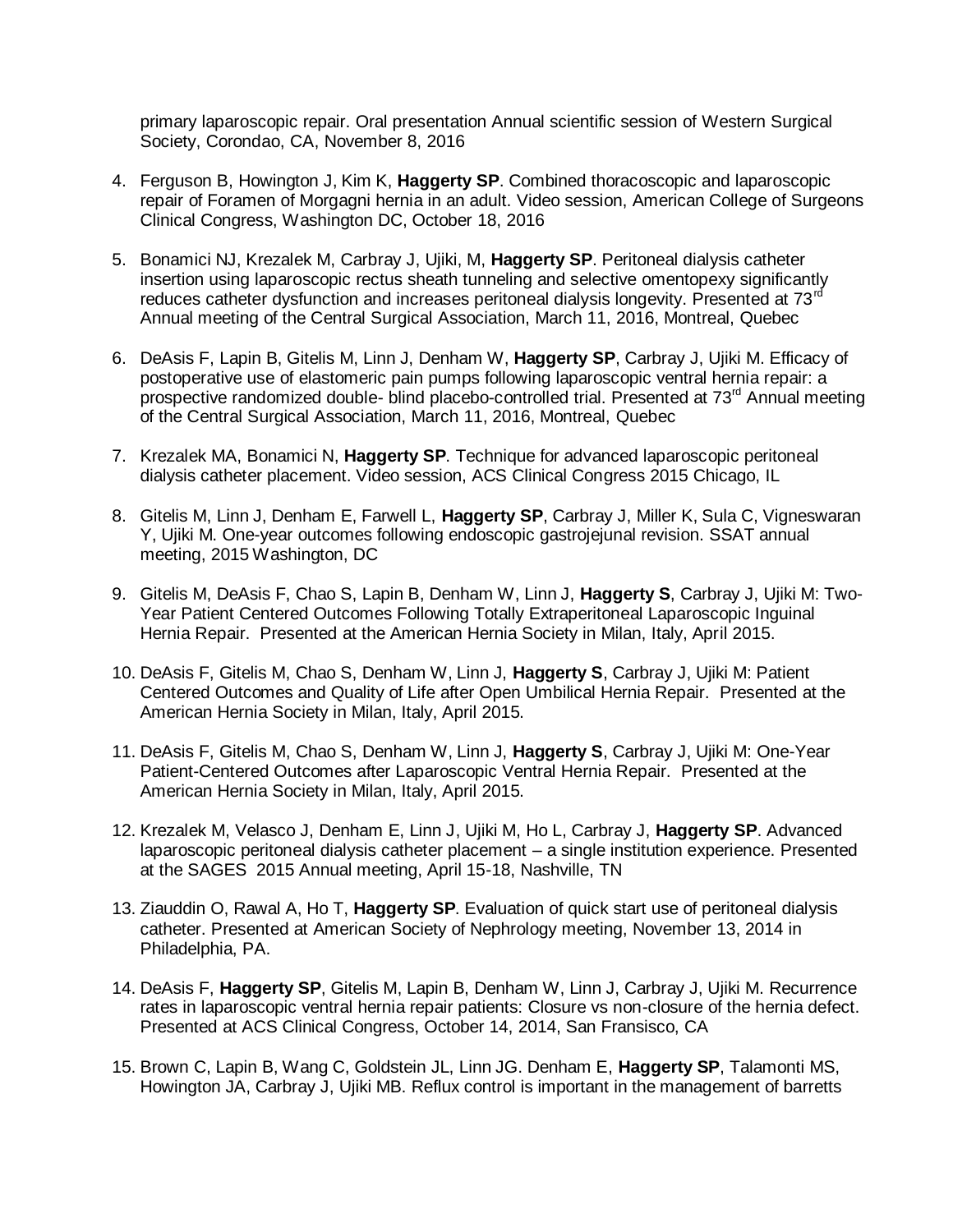esophagus – results from a retrospective 1830 patient cohort. Presented at Digestive Disease Week, 2014, Chicago, IL

- 16. Brown C, Lapin B, Wang C, Goldstein JL, Linn JG. Denham E, **Haggerty SP**, Talamonti MS, Howington JA, Carbray J, Ujiki MB. Predicting regression of Barrett's esophagus: results from a retrospective cohort of 1342 patients. Presented at the SAGES 2014 Annual Meeting, April 2–5, 2014, Salt Lake City, Utah
- 17. Babowice J, Suarez P, Denham E, **Haggerty S**, Tenaka R, Gitelis M, Carbray J, Ujiki M. Validation of a novel, low-cost simulator for laparoscopic hiatal hernia repair and fundoplication. Presented at the SAGES 2014 Annual Meeting, April 2–5, 2014, Salt Lake City, Utah
- 18. Gitelis M, Ujiki M, Farwell L, Linn J, Miller K, Burnett C, Carbray J, **Haggerty S**, Denham E. Six month outcomes in patients experiencing weight gain after gastric bypass who underwent gastrojejunal revision using an endoluminal suturing device. Presented at the SAGES 2014 Annual Meeting, April 2–5, 2014, Salt Lake City, Utah
- 19. **Haggerty SP,** Sobacki J. Indirect inguinal hernia repair using the Ultrapro Plug and the "double slit" technique, our initial experience. Poster presentation at 16<sup>th</sup> Annual Hernia Repair annual meeting, Las Vegas, NV March 12, 2013

#### *(b) Local Meetings:*

- 1. **Haggerty S**, Kishiki T, Ujiki M, Wang C, Schindler N. A Novel In-Rotation Surgical Skills Curriculum is Feasible and Effective. Poster presentation of University of Chicago Education Day 2016
- 2. Vigneswaran Y, Poli E, Talamonti M, **Haggerty S**, Linn J, Denham E, Cabray J, Ujiki M. Rectus abdominus atrophy after upper abdominal surgery: midline versus chevron. Oral presentation, Annual resident research award, Chicago Surgical Society, December 5, 2013

#### **INVITED SPEAKING**

#### *(a) National:*

- 1. Using SAGES Guidelines, Perioperative Care Panel Evidence Based Practice in 2015. SAGES annual meeting, Nashville, TN April 15, 2015
- 2. Patient preparation, techniques that work. Oral presentation, Ventral hernia section, AHS annual meeting, Orlando, FL, March 17, 2010
- 3. Minimally invasive surgery 2005. Guest Faculty, Joint Educational Meeting of the Lake Ozark Medical Society and Lake Regional Health System, Osage Beach, MO, August 9, 2005

#### *(b) Local / Regional:*

- 1. Gastrointestinal emergencies. Northshore Physician Assistant Educational Dinner. January 26, 2016
- 2. Complications of bariatric surgery. Northshore Physician Assistant Spring Dinner Lecture. April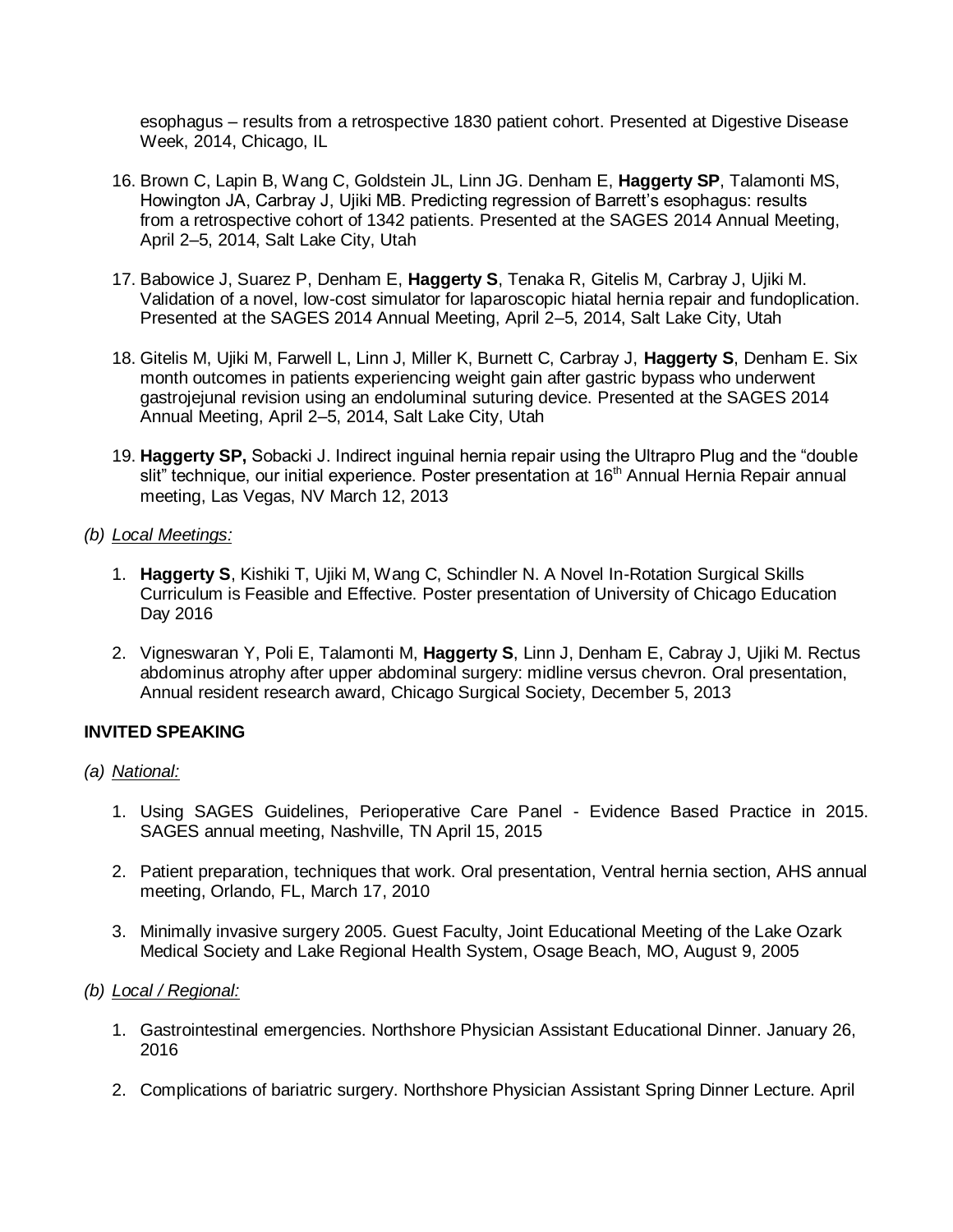#### 30, 3013

3. Lap band complications. North Shore Gut Club, November 8, 2010

## *(c) Speaking Engagements to the Lay Public*

- 1. Fox News Chicago 32. Conversations in Health, Bariatric Surgery, January 2018
- 2. Bariatric surgery for women. Women's Health Day, Chicago Botanical Garden. July 2014
- 3. Medicine and surgery. STEM (science, technology, engineering, mathematics) Career Expo, Deerpath Middle School East. Lake Forest, IL 6-2-2014
- 4. Bariatric surgery information sessions, NorthShore University HealthSystem, Northbrook, IL, three per year, 2013 to present
- 5. Appeared on CBS-2 Chicago Morning News to discuss bariatric surgery, May 8, 2013
- 6. Minimally invasive surgery.  $6<sup>th</sup>$  annual Lake Forest Hospital "House Calls" community education event. Lake Forest, IL, January 30, 2010
- 7. What is laparoscopic surgery? Deerpath Middle School Health Fair. Lake Forest, IL, 2010
- 8. Moderator, Bariatric support group, NorthShore University Healthsystem, Skokie and Vernon Hills, IL. Two or three per year, 2008 to present

#### **INVITED, ELECTED, OR APPOINTED EXTRAMURAL SERVICE**

- 2017 Ad Hoc reviewer, Surgical Innovations
- 2017 Ad Hoc reviewer, American Journal of Nephrology
- 2016 Editorial staff, Clinics in Surgery
- 2016 Add Hoc reviewer International Journal of Surgery
- 2016 Ad Hoc reviewer, Surgery
- 2016 Ad Hoc reviewer, Surgical Techniques Development
- 2015 Ad Hoc reviewer, Surgical Endoscopy
- 2014 Ad Hoc reviewer, International Journal of Nephrology and Renovascular Disease
- 2013: Ad Hoc reviewer, American Journal of Surgery
- 2012: Invited reviewer of video abstracts for SAGES annual meeting
- 2011-2012: Ad Hoc reviewer, Peritoneal Dialysis International
- 2011: Ad Hoc reviewer, Hernia
- 2010: Ad Hoc Reviewer, Surgical Endoscopy
- 2009: Invited reviewer of video abstracts for SAGES annual meeting
- 2009: Ad Hoc reviewer, Saudi Journal of Gastroenterology
- 2007: Invited reviewer of video abstracts for SAGES annual meeting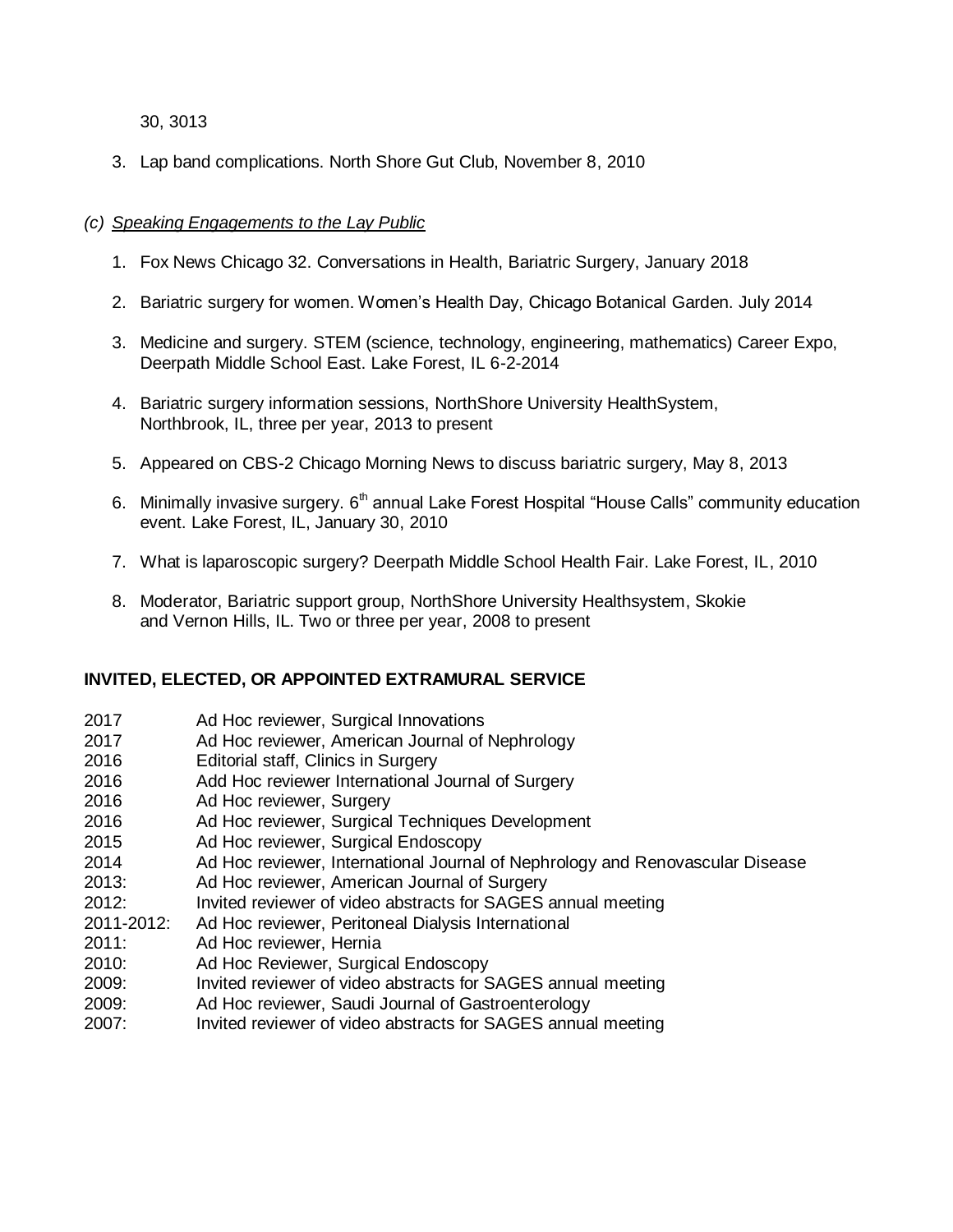**TEACHING** Training residents and students is an important part of Dr. Haggerty's practice; you may have a resident seeing you in clinic and assisting in surgery. He has developed curriculum and taught multiple courses for physicians, physician assistants and students. Dr. Haggerty believes the best doctors are teachers.

#### **EDUCATIONAL ACTIVITIES**

#### *Continuing medical education (postgraduate):*

- 2016-17: Faculty, Component Separation in General Surgery course, Evanston, IL. Sponsored by Gore. (non CME)
- 2014-15: Faculty, PDU for Surgeons course, Tampa, FL (CME through Wake Forest Medical College). One day course including lectures and lab, half day set-up
- 2013: Faculty, PDU for Surgeons course, San Francisco, CA (CME through Wake Forest Medical College). One day course including lectures and lab, half day set-up
- 1998-2003: Instructor, American College of Surgeons Advanced Trauma Life Support Course. Lectures and skill stations, pre and post testing of participants in Advanced Trauma Life Support courses for physicians. Total five courses taught

#### *Graduate medical education (residency and clinical fellowships):*

(a) Didactic

2013-present: Group discussion, monthly MIS journal club meetings

- 2013: Moderator ABSITE conference for residents, University of Chicago. Topic: inguinal hernia repair
- (b) Clinical
- 2017: Developed and proctored a porcine skils lab for senior surgical residents, University of Chicago. "Management of significant unexpected bleeding during laparoscopic surgery" . 1 hr didactic, 3 hr lab
- 2016-2017: Faculty for Intern Boot Camp. 4 hour porcine lab (4 half hour stations), Evanston Hospital Grainger Center for Innovation and Simulation
- 2015: Developed and proctored a porcine skills lab for senior University of Chicago residents, "How to avoid and get out of trouble during laparoscopic surgery". 1 hour didactic, 3 hour lab
- 2014: Proctor for Mock Oral Board Exams at Evanston Hospital. Four hour session for residents of University of Chicago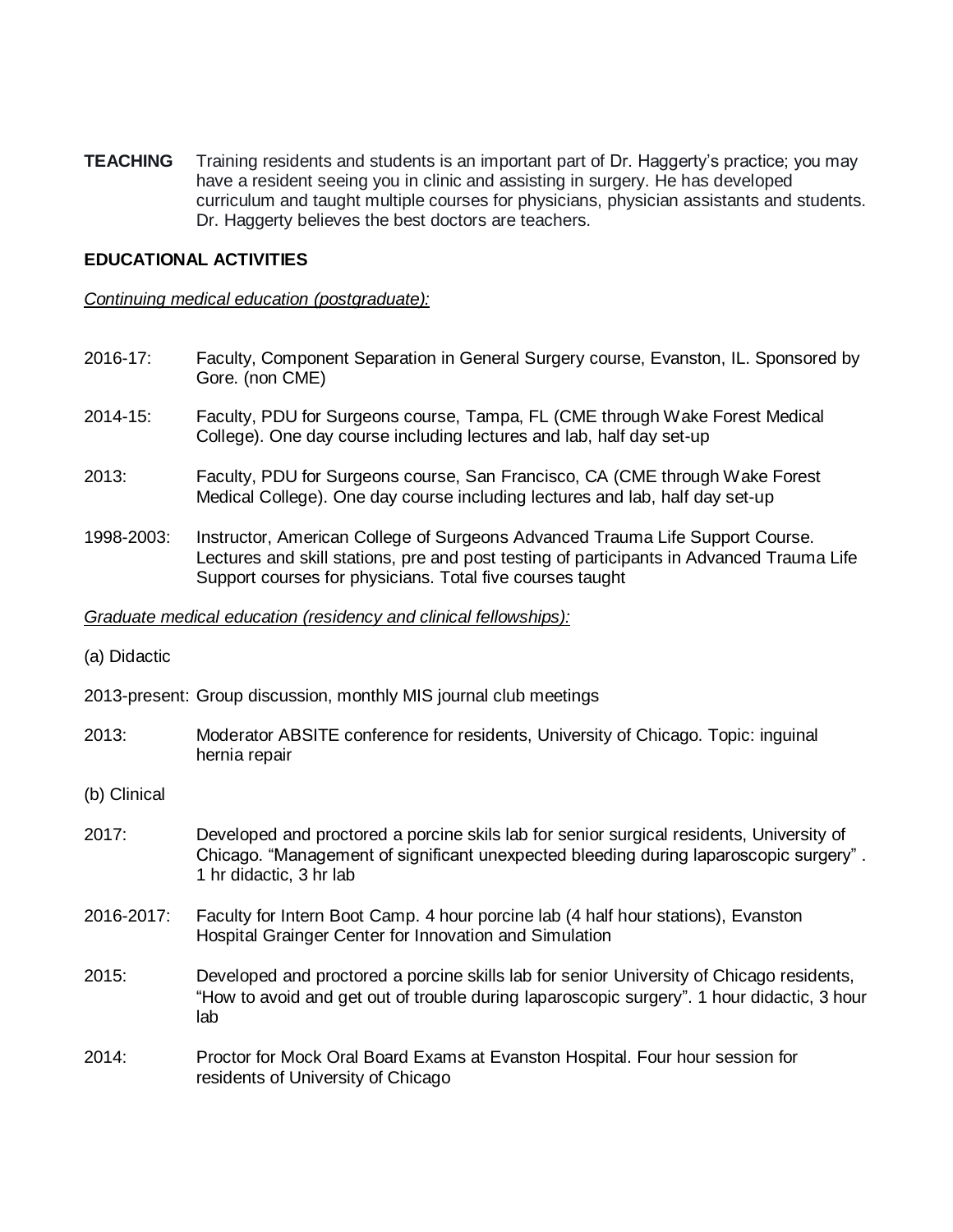- 2011-present: Team Education Coordinator, General and laparoscopic surgery preceptorship at Highland Park Hospital for 2-5<sup>TH</sup> year residents, University of Chicago. Daily rounding, operating room teaching 2.5 days a week, work side by side in office 2 half days a week
- 2012-2113: Instructor, resident hernia lab, Skokie Hospital. One hour lecture and one hour skills lab for residents of Rush University. Total 5 courses taught
- 2007: Proctor for Mock Oral Board Exams, Senior residents, Northwestern University Feinberg School of Medicine
- 2001: Proctor for Mock Oral Board Exams, Junior residents, Rush University

#### *Medical education:*

- (a) Didactic
- 2001-2002: Quarterly lectures given to third year medical students from Northwestern University on their surgery rotation at Evanston Hospital. The topic was thyroid disease.
- (b) Clinical
- 2004-2010: Preceptor for Surgical Student Clerkship, University of Sint Eustatius School of Medicine, Glen Gove, NY. Provide a structured core surgery rotation including hospital rounds, operating room and office experience as well as didactic sessions.

#### *Allied Health Program Education:*

- 2010-Present: Preceptor for surgical rotation, Physician Assistant Program, Rosalind Franklin University of Medicine and Science, North Chicago, IL Provided a structured core surgery rotation to physician assistant students including hospital rounds, operating room and office experience as well as didactic sessions.
- 2011-2014 Developed and proctored a skills lab for physician assistants of Northshore University Healthsytem, "Bariatric Surgery". 1.5 hour didactic with lectures on overview, weight loss surgery and complications. Two hour lab using porcine intestine for anastomosis and a Lap Band adjustment model. Total 6 sessions given.
- 1999-2006: Clinical instructor of surgery, Midwestern University Physicians Assistant Program, Downers Grove, Illinois. Provided a structured core surgery rotation to physician assistant students including hospital rounds, operating room and office experience as well as didactic sessions.

#### **LEADERSHIP**

Leadership makes a well-rounded surgeon. Dr. Haggerty is a member of several surgical societies, is the Vice-Chairman and Chief of Surgery at Highland Park Hospital, Director of Trauma Services, the Co-Chair of the guidelines committee of the Society of American Gastrointestinal Endoscopic Surgeons, on the membership committee of the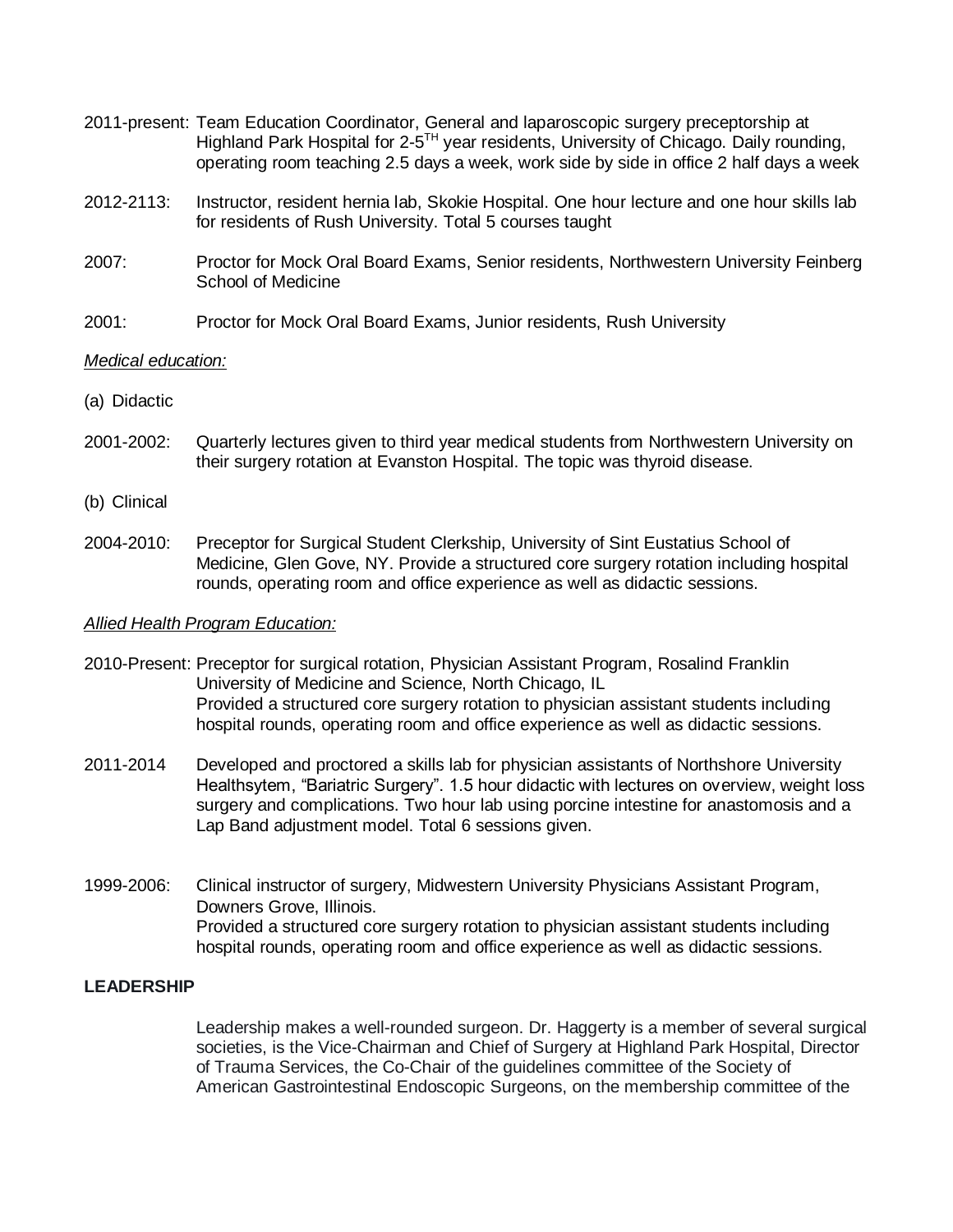Chicago Surgical Society and a board member of the Illinois Association of Bariatric Surgeons.

### **PROFESSIONAL SOCIETIES**

- 2016-present: Association for Surgical Education
- 2009-Present: Illinois Association of Bariatric Surgeons
- 2009-Present: American Society for Metabolic & Bariatric Surgery
- 2007-2012: Society of Laparoendoscopic Surgeons
- 2004-Present: Chicago Surgical Society
- 2000-Present: American Hernia Society
- 1998-Present: Rush Surgical Society
- 1997-Present: Society of American Gastrointestinal Endoscopic Surgeons
- 1995-Present: American College of Surgeons, Fellow 2001
- 2001- 2014: American Society of General Surgeons
- 1998-1999: American Medical Association
- 1998-1999: Illinois State Medical Society
- 1998-1999: DuPage County Medical Society

# **SERVICE**

## *Committee membership and leadership:*

### *(a) National Committees*

- 2016-present: Graduate Surgical Education Committee, ASE
- 2016-present: Education Task Force, American Hernia Society
- 2015-present: Hernia Task Force, SAGES
- 2005-present: Guidelines committee, Society of American Gastrointestinal and Endoscopic Surgeons, (SAGES)
	- (a) 2006-07: Bariatric guideline development group / co-author
	- *(b)* 2008-2014: Ventral hernia guideline development group / co-author
	- *(c)* 2010-2014: Lap peritoneal dialysis access development group / lead author
	- *(d)* 2012- Present: SAGES Evidence based medicine project leader
	- *(e)* 2014-2016: Laparoscopic splenectomy project leader
	- *(f)* 2015-present: group leader, update of bariatric surgery guideline
	- *(g)* 2016-present: Co-Chairman of Guidelines Committee

#### *(b) Regional Committees*

- a. 2016-present: Board Member at Large, Illinois Association of Bariatric Surgeons
- b. 2013-present: Membership Committee, Chicago Surgical Society
- c. 2006-2009: Young Surgeons Committee, Chicago Surgical Society
- d. 2001-2004: Trauma Committee, Condell Medical Center
- e. 1999: Trauma Committee, Rush-Copley Medical Center
- f. 1996-1997: LCME Clinical / Medical School Subcommittee, Rush-
	- Presbyterian-St. Luke's Medical Center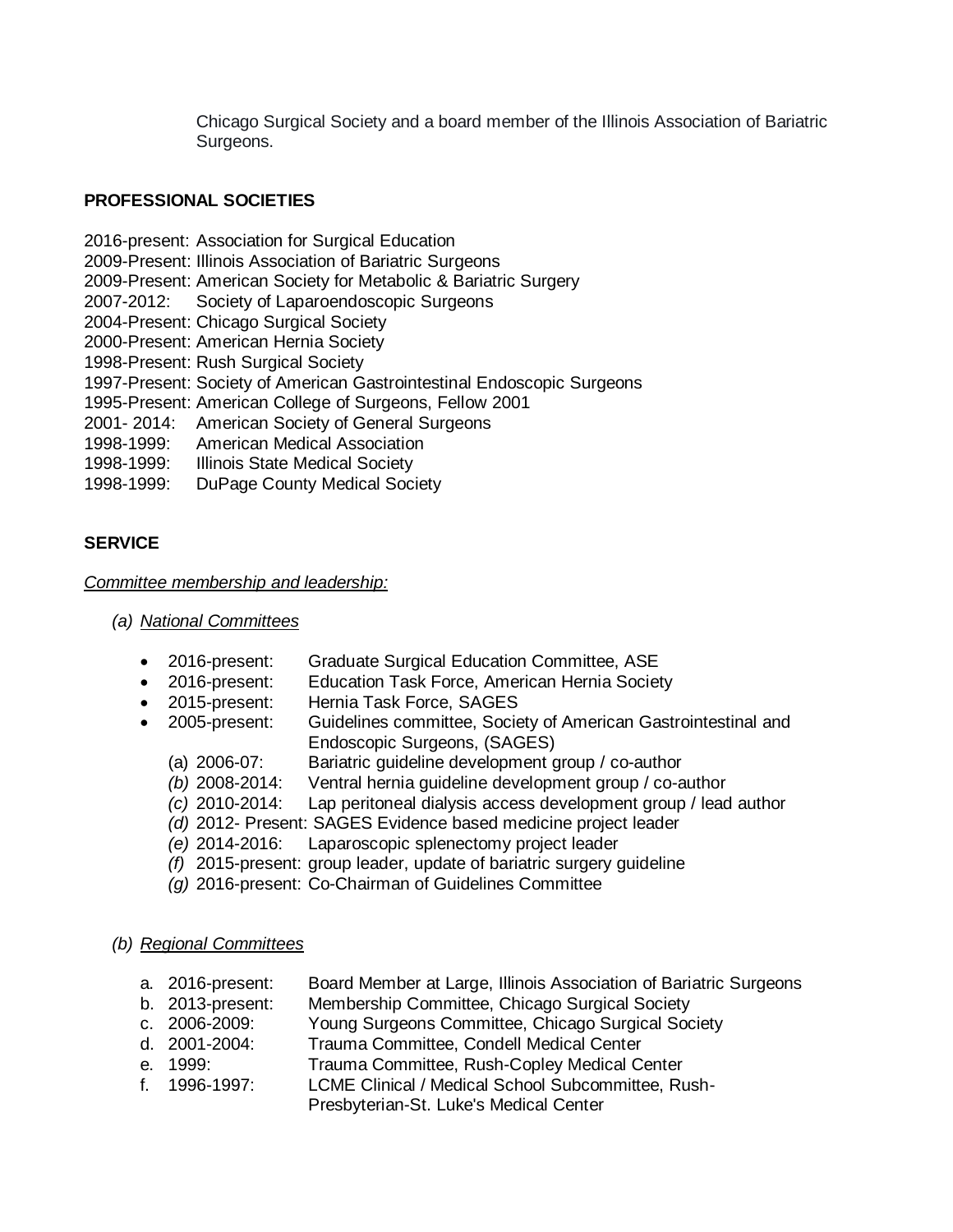#### *(c) NorthShore University Healthsystem*

|              | a. 2017-present: | Director of Trauma Services, Highland Park Hospital                                                                      |
|--------------|------------------|--------------------------------------------------------------------------------------------------------------------------|
|              | b. 2017-present: | Northshore Education Council member                                                                                      |
|              | c. 2016-present: | Grainger Center for Innovation and Simulation, Education Advisory<br>Committee                                           |
|              | d. 2014-present  | Program Evaluation Committee, University of Chicago                                                                      |
|              | e. 2014-present  | Associate Program Director, simulation and skills curriculum,<br>University of Chicago general surgery residency program |
| f.           | 2013-present     | Clinical Competency Committee, University of Chicago                                                                     |
| g.           | 2013-2016        | Teamwork Committee Advisor, Northshore Medical Group                                                                     |
|              | h. 2013-2014     | Director PGY 2-3 Surgical Skills Curriculum, University of Chicago<br>general surgery residency program                  |
| i.           | 2011:            | <b>Professional Staff Executive Committee Nominating Committee</b>                                                       |
| j.           | 2009-2013:       | <b>Surgical Quality Committee</b>                                                                                        |
| k.           | 2007-present:    | <b>Highland Park Hospital Periop Surgical Task Force</b>                                                                 |
| $\mathbf{L}$ | 2006:            | Chairman of Surgery Search Committee                                                                                     |
|              | m. 2006-2008:    | Invasive Procedure Committee, Evanston Northwestern<br>Healthcare                                                        |
| n.           | 2006:            | 5 Year Performance Review Committee for the Chairman of                                                                  |
|              |                  | Radiology 2005-2006: Procedure Review Committee, Evanston<br>Northwestern Healthcare                                     |
|              | 0.2005           | Member of advisory panel to the Appellate Review Committee<br>for physician disciplinary action, ENH.                    |
| p.           | 2001-2004:       | Skin Integrity Team, Highland Park Hospital                                                                              |
| q.           | 2000-2006:       | Operating Room Committee, Evanston Northwestern Healthcare                                                               |
| r.           | 1999-2007:       | Gi /Peri-op Committee, Highland Park Hospital                                                                            |
| S.           | 1999-present:    | Trauma Committee, Highland Park Hospital / ENH                                                                           |
| t.           | 1999-2002:       | Medical Records Committee, Evanston Northwestern Healthcare                                                              |

*(d) Medical School*

| a. 1993: | Graduation Subcommittee Chairman, Medical School Class of |
|----------|-----------------------------------------------------------|
|          | 1993                                                      |

### b. 1989-1993: American Medical Association- Medical Student Section

- i. 1991-1992: Vice President, Alternate delegate
- ii. 1990-1991: Secretary/Treasurer, Alternate delegate
- c. 1989-1993: Missouri State Medical Association
	- i. 1991: Student delegate to annual meeting
- d. 1989-1990: Treasurer, Medical School Class of 1993, University of Missouri-School of Medicine

# *(e) College*

- a. 1986-1989: Delta Tau Delta Social Fraternity, Gamma Kappa Chapter,
	- University of Missouri<br>i. 1989: Pledae educ Pledge educator, Delta Showboat decorations chairman
	- ii. 1988-89: Social chairman, Corresponding secretary
	- iii. 1988: Homecoming king candidate